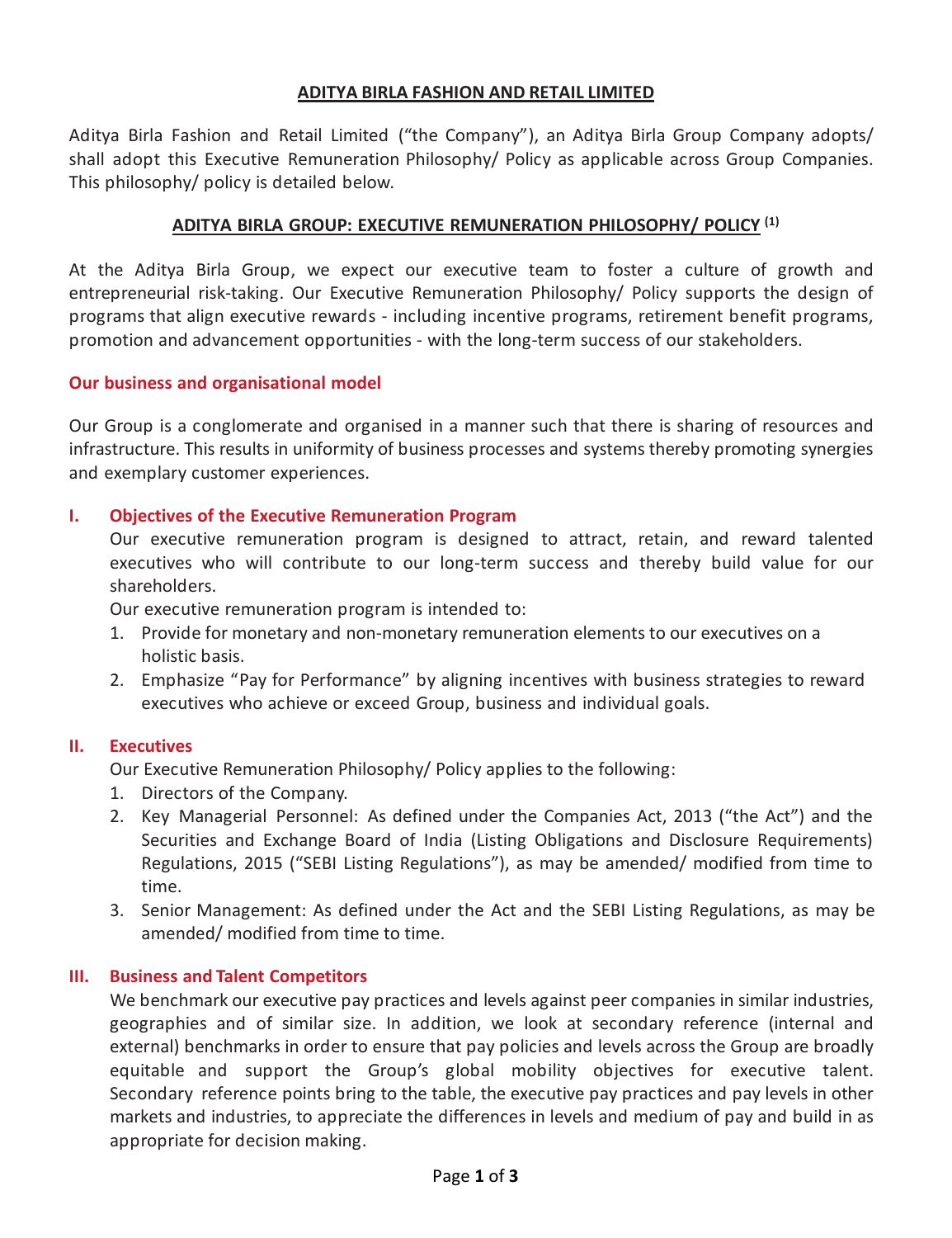## **IV. Executive Pay Positioning**

We aim to provide competitive remuneration opportunities to our executives by positioning target total remuneration (including perks and benefits, annual incentive pay-outs, long term incentive pay-outs at target performance) and target total cash compensation (including annual incentive pay-outs) at target performance directionally between median and top quartile of the primary talent market. We recognise the size and scope of the role and the market standing, skills and experience of incumbents while positioning our executives.

We use secondary market data only as a reference point for determining the types and amount of remuneration while principally believing that target total remuneration packages should reflect the typical cost of comparable executive talent available in the sector.

## **V. Executive Pay-Mix**

Our executive pay-mix aims to strike the appropriate balance between key components: (i) Fixed Cash compensation (Basic Salary + Allowances); (ii) Annual Incentive Plan; (iii) Long-Term Incentives; and (iv) Perks and Benefits.

## Annual Incentive Plan:

We tie annual incentive plan pay-outs of our executives to relevant financial and operational metrics achievement and their individual performance. We annually align the financial and operational metrics with priorities/ focus areas for the business.

#### Long-Term Incentive:

Our Long-term incentive plans incentivise stretch performance, link executive remuneration to sustained long term growth and act as a retention and reward tool.

We use stock options as the primary long-term incentive vehicles for our executives as we believe that they best align executive incentives with stockholder interests.

We grant restricted stock units as a secondary long term incentive vehicle, to motivate and retain our executives.

## **VI. Performance Goal Setting**

We aim to ensure that for both annual incentive plans and long term incentive plans, the target performance goals shall be achievable and realistic.

Threshold performance (the point at which incentive plans are paid out at their minimum, but non-zero, level) shall reflect a base-line level of performance, reflecting an estimated 90% probability of achievement.

Target performance is the expected level of performance at the beginning of the performance cycle, taking into account all known relevant facts likely to impact measured performance.

Maximum performance (the point at which the maximum plan payout is made) shall be based on an exceptional level of achievement, reflecting no more than an estimated 10% probability of achievement.